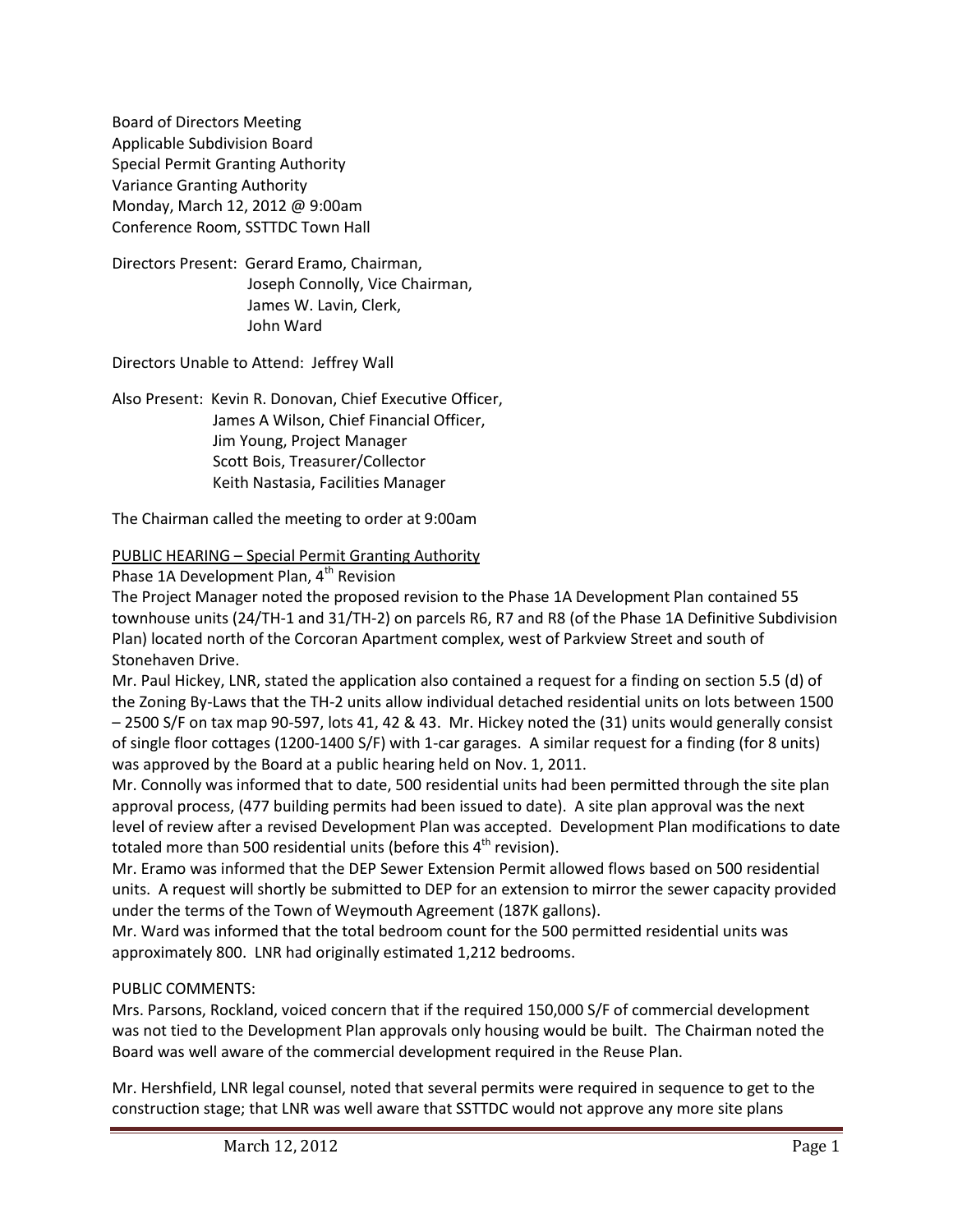without an extended DEP permit for sewer flows, and that land could not be sold without the necessary sewer capacity in place. He indicated a land sale would result in a vertical developer submitting a site plan application to the Corporation.

Mr. Butler, Local 17, was informed that there was 40,000 S/F of commercial space included in the Eventide Nursing Facility and approximately 8,000 S/F in the Corcoran apartment complex. Mr. Connolly stated the 48K commercial space was not counted per the PLA as it was not being done by organized labor. Mr. Hershfield stated that commercial space already had Board approval.

The Project Manager recommended approval of the 4<sup>th</sup> Revision to the Phase 1A Development Plan conditioned upon the commercial development phasing requirement per the Reuse Plan and sewer flow capacity. Mr. Lavin noted Board approval would move the development process forward and allow the introduction of a new product that appeared to have market interest.

A discussion ensued on other review processes that would be required before the 55 units were finally approved. Mr. Hershfield noted LNR was only seeking to modify the Phase 1A Development Plan to set up land for sale. LNR was not seeking a site plan approval, building permit or sewer connection.

The Chairman noted his reluctance to go any further with the Development Plan until DEP approvals were in place. The Board was informed that the Corporation had already capped the project at 500 units through site plan approvals. The Board's decision today would be based on the broader picture of development.

Mr. Galluzzo, Weymouth, was informed that LNR could not forecast full occupancy of units already built because they did not control the end developers.

**VOTED: Motion of John Ward, seconded by Joseph Connolly, to close the Public Hearing at 9:50am Unanimous vote**

# Board Measure 12-021

**VOTED: Motion of John Ward, seconded by James Lavin, to approve, with conditions, the Fourth Revision of the Phase 1A Development Plan submitted by LNR South Shore, LLC dated December 19, 2011, filed with the Corporation on January 12, 2012. All conditions of the approval shall be as noted in the Decision. – And - that pursuant to Section 5.5 (D) of the Zoning and Land Use By-laws for NAS South Weymouth, the Special Permit Granting Authority finds that the use of a lot having an area between 1,500 and 2,500 square feet for an individual detached residential unit should be regulated in accordance with the requirements applicable to townhouses, including without limitation, that the building form Townhouse-2 shall be applicable to such use. This finding only pertains to the future use of the parcels where Townhouse -2 units are proposed within the Fourth Revision of the Phase 1A Development Plan.**

# **3-1 vote Chairman Eramo opposed**

Four affirmative votes were required, the matter did not pass.

# PUBLIC HEARING – Variance Granting Authority

Mr. Peter Mahoney, SouthField Commons, reviewed the application seeking a variance for Buildings 1 & 2 from the setback provisions in Section 6.4(f) of the Zoning By-Laws prohibiting fences in front setback areas other than the Residential District. The applicant proposed to install a 42" decorative black steel picket fence at the eastern property line along Parkview Street to provide a sense of separation/security to first floor occupants. Mr. Ward was informed that the fence was factory painted which should provide for less short-term maintenance than if field painted.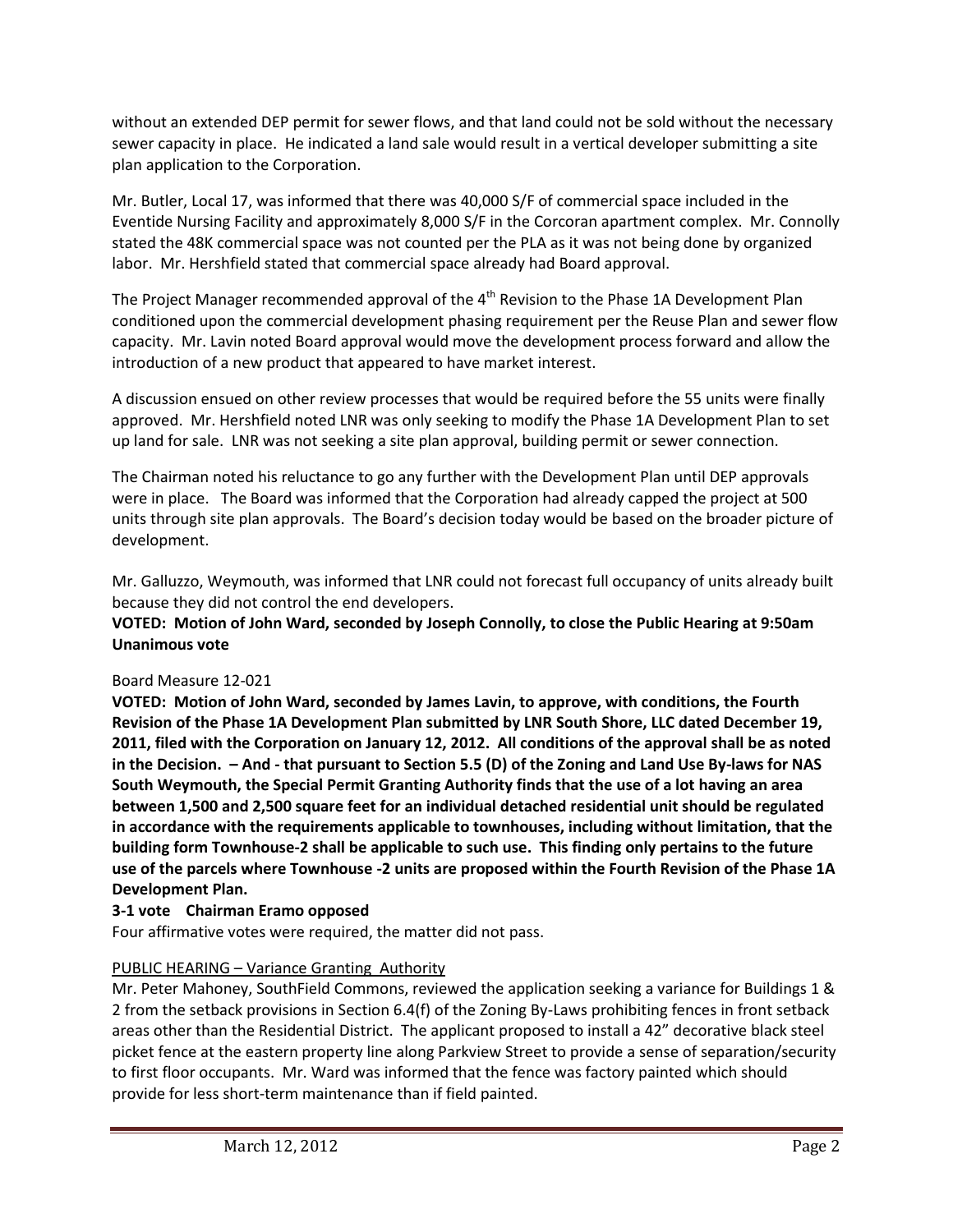### PUBLIC COMMENTS

Mr. Doyle, 15 Thistle Lane, (SouthField), requested to see a sketch of the fence and was provided with a photo.

**VOTED: Motion of John Ward, seconded by Joseph Connolly, to close the Public Hearing at 9:55am Unanimous vote**

### Board Measure 12-023

**VOTED: Motion of John Ward, seconded by Joseph Connolly, to approve subject to the terms of the Board's Decision, the Variance Application submitted by SouthField Commons, LLC dated February 17, 2012 allowing the construction of a 42" decorative black steel picket fence within the front setback area on Tax Parcels 90/597/44 and 90/597/45. Unanimous vote**

### Applicable Subdivision Board

Brian Brewer, KHA (engineer for LNR), presented the 6<sup>th</sup> Revision to the Phase 1A Definitive Subdivision Plan and noted the focus on Parcels R6, R7 and R8 which included partial relocation of the sewer force main line to the rear of the parcels and the addition of a proposed public roadway, Skye Lane, located directly across from Thistle Lane. The three parcels owned by LNR would be subdivided into 7 parcels.

### Board Measure 12-022

**VOTED: Motion of John Ward, seconded by James Lavin, to approve, with conditions, the Revised Phase 1A Definitive Subdivision Plans dated March 7, 2012 submitted by LNR South Shore, LLC. All conditions of the approval shall be as noted in the Certificate of Action to be recorded with the Norfolk County Registry of Deeds.**

#### **Unanimous vote**

### Financial Matters

Mr. Wilson updated the Board on DOR approval of the FY12 tax rate, noting a lengthy and arduous process due to parkway bond and infrastructure bond questions, and proving the Corporation's financial stability. Mr. Wilson also reported DOR's approval of the FY11 Free Cash. He noted Free Cash equaled DOR's release of \$774K from FY10, plus the end of year increases in building permit fees.

### Board Measure 12-012 Communications Tower

The Board was informed there was insufficient radio coverage on the Base for ground communication during an emergency call, (i.e. emergency officials could not communicate with each other). A feasibility and design study for a communications tower would focus on the Base and the public safety departments in the three Host Communities. Mr. Ward noted if there was room, cell tower capability on the structure could recoup costs over time. Mr. Lavin was informed that part of the feasibility study would include appropriate placement of the structure.

**VOTED: Motion John Ward, seconded by Joseph Connolly, that the Board of Directors raise and appropriate the sum of \$175,000 from Free Cash for the purpose of funding the costs associated with building a communications tower on land owned by the SSTTDC. Unanimous vote**

### Board Measure 12-013 Fire Training

Mr. Wilson noted the three Towns needed a fire training exercise on the Base to work out, as a unit, how to proceed in the event of a public safety issue, to put out a fire under the current conditions of old and new construction, and to integrate the relay of water. It was noted that the primary mutual aid response at this time was the Town of Weymouth with assistance from Rockland and Abington, and that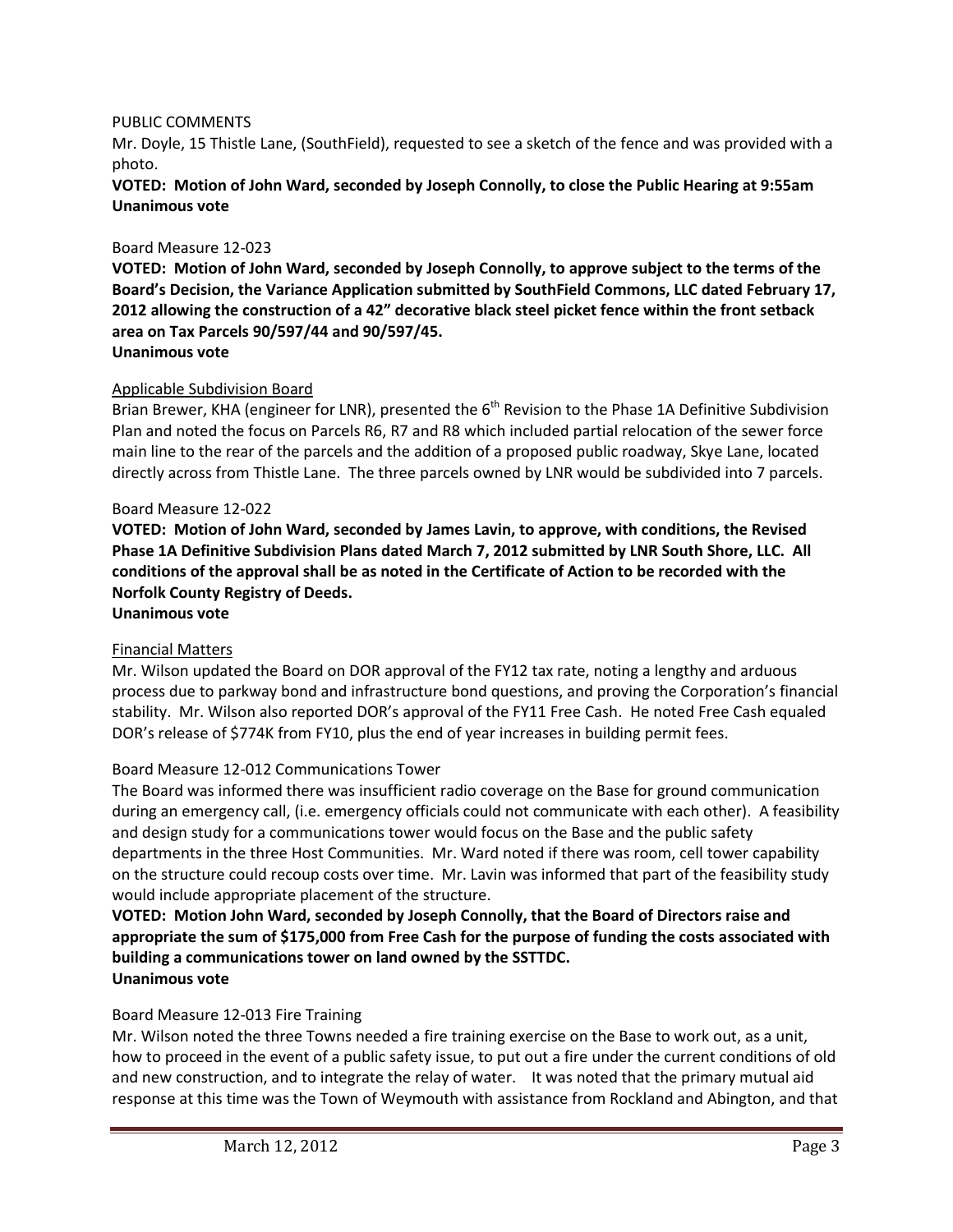a fire training exercise would most likely take place every two years.

**VOTED: Motion of John Ward, seconded by Joseph Connolly, that the Board of Directors raise and appropriate the sum of \$65,000 from Free Cash for the purpose of funding the costs associated with a fire training exercise at SouthField.**

**Unanimous vote**

# Board Measure 12-014 Unpaid Bills

The Board was informed that unpaid bills consisted of Water and Sewer Charges to the Town of Weymouth, and the Neighborhood Housing Services of S.S. (for workforce housing analysis). **VOTED: Motion of John Ward, seconded by Joseph Connolly that the Board of Directors raise and appropriate the sum of \$37,765.11 from Free Cash for the purpose of funding the following unpaid bills: (4) Water and Sewer Charges for June, 2011 \$16,076.57, \$13,562.31, \$4,874.10 and \$552.13; and Neighborhood Housing Services of SS \$2,700.00. Unanimous vote**

Board Measure 12-015 FY13 Assessors Maps

The Board was informed that the Corporation needed access to both Norfolk and Plymouth County Land Courts for the creation of annual Assessor Maps.

# **VOTED: Motion of James Lavin, seconded by John Ward, that the Board of Directors raise and appropriate the sum of \$25,000 from Free Cash for the purpose of funding the procurement of the FY13 Assessors Maps.**

**Unanimous vote**

Board Measure 12-016 Stabilization Account

Discussion ensued on DOR's concerns about SSTTDC's capability to repay the FY10 Infrastructure Bond. The CFO proposed a plan to reserve funds for the first Special Assessment commitment, and the balance of the appropriation to achieve a 5% level of Stabilization Funds needed to secure favorable bond ratings. It was noted that the Department of Revenue authorized the Corporation to exceed the 10% statutory threshold for Stabilization Funds.

**VOTED: Motion of John Ward, seconded by Joseph Connolly, that the Board of Directors raise and appropriate the sum of \$472,000 from Free Cash to the Stabilization Account for the purpose of funding the following: Reserve for the FY13 Special Assessment \$273,000 and the Stabilization Account \$199,000**

**Unanimous vote**

Board Measure 12-017 IT Upgrade

The Board was informed of the need for a server to backup files, and to house two new programs assessing and in-house payroll.

**VOTED: Motion of James Lavin, seconded by Joseph Connolly, that the Board of Directors raise and appropriate the sum of \$10,000 from Free Cash for the purpose of funding the procurement of new computers for the staff and the installation of a new server to serve as a backup to files saved on our local drive.**

### **Unanimous vote**

Board Measure 12-018 NOI Irrigation system

The Board was informed of the need to hire a consultant to assist in the review of a NOI filing to utilize an aquifer on Base to establish an irrigation system for part of SouthField and make sure it did not adversely impact water resources.

**VOTED: Motion of Joseph Connolly, seconded by John Ward that the Board of Directors raise and**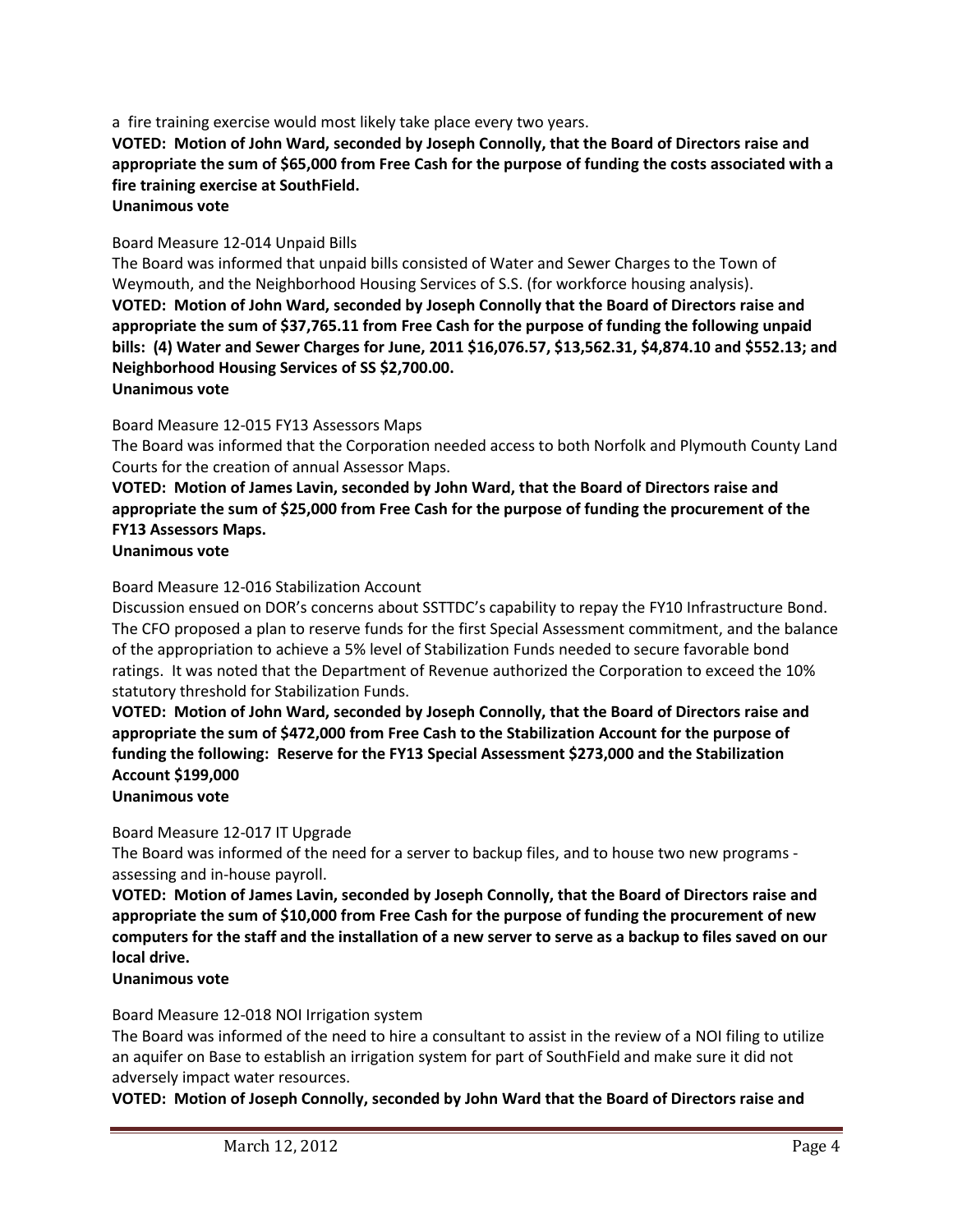# **appropriate the sum of \$10,000 from Free Cash for the purpose of funding a Notice of Intent sponsored by LNR South Shore, LLC for the purpose of establishing a SouthField wide irrigation plan Unanimous vote**

### Board Measure 12-019 Water and Sewer utilities

The Board was informed that a feasibility and design study was needed to explore water and sewer sources, and that the Town of Rockland and the Abington Rockland Joint Water Works expressed interest in providing services to SSTTDC.

**VOTED: Motion of Joseph Connolly, seconded by John Ward, that the Board of Directors raise and appropriate the sum of \$35,000 from Free Cash for the purpose of funding a consultant to assist the SSTTDC in the procurement of Water and Sewer utilities from sources other than Weymouth. Unanimous vote**

# Board Measure 12-020 Excess Revenue

Mr. Wilson stated the Board should take an annual vote on excess revenues to the Towns in accord with the Reuse Plan. Mr. Donovan noted an important distinction between excess revenues and tax revenues as defined in legislation, and that the Recap Sheet figures approved by Department of Revenue for each of SSTTDC's taxable years (FY09 to FY12) clearly indicate there are no excess tax revenues. Mr. Hart, Rockland Town Accountant voiced dismay on the Board's determination to spend every dime of Free Cash, and cautioned the Board that arbitrarily determining there was no excess revenue to distribute was a dangerous practice.

**VOTED: Motion of James Lavin, seconded by Joseph Connolly, that the Board of Directors after a review of the cash needs of the SSTTDC votes to establish that no excess FY11 tax revenues are available for distribution to the towns of Abington, Rockland and Weymouth. Unanimous vote**

### Board Measure 12-024 Hand held meter reader

Mr. Wilson noted the need to purchase a handheld computer to read water meters electronically at all SouthField residential and commercial units.

**VOTED: Motion of John Ward, seconded by Joseph Connolly, that the Board of Directors transfer the sum of \$9,450 from the Reserve Fund (Program 132) to line item 11214416.531101 for purchasing the hardware and software to read and interface with our utility billing system. Unanimous vote**

# Board Measure 12-025 Sewer Connection Fees

The Board was informed that the Sewer Retained Earnings Balance in the Sewer Enterprise Account was \$178,631,and that charges for additional sewer flow into the Weymouth Sewer System generated by SSTTDC in FY11 totaled \$15,773.10 (the connection fee).

**VOTED: Motion of Joseph Connolly, seconded by John Ward, that the Board of Directors raise and appropriate the sum of \$15,773.10 from Sewer Retained Earnings for the purpose of funding the FY11 sewer connection fees required to be paid to the Town of Weymouth. Unanimous vote**

### Minutes

**VOTED: Motion of Joseph Connolly, seconded by John Ward, to approve the minutes of the Board of Directors meeting held on February 13, 2012 Unanimous vote**